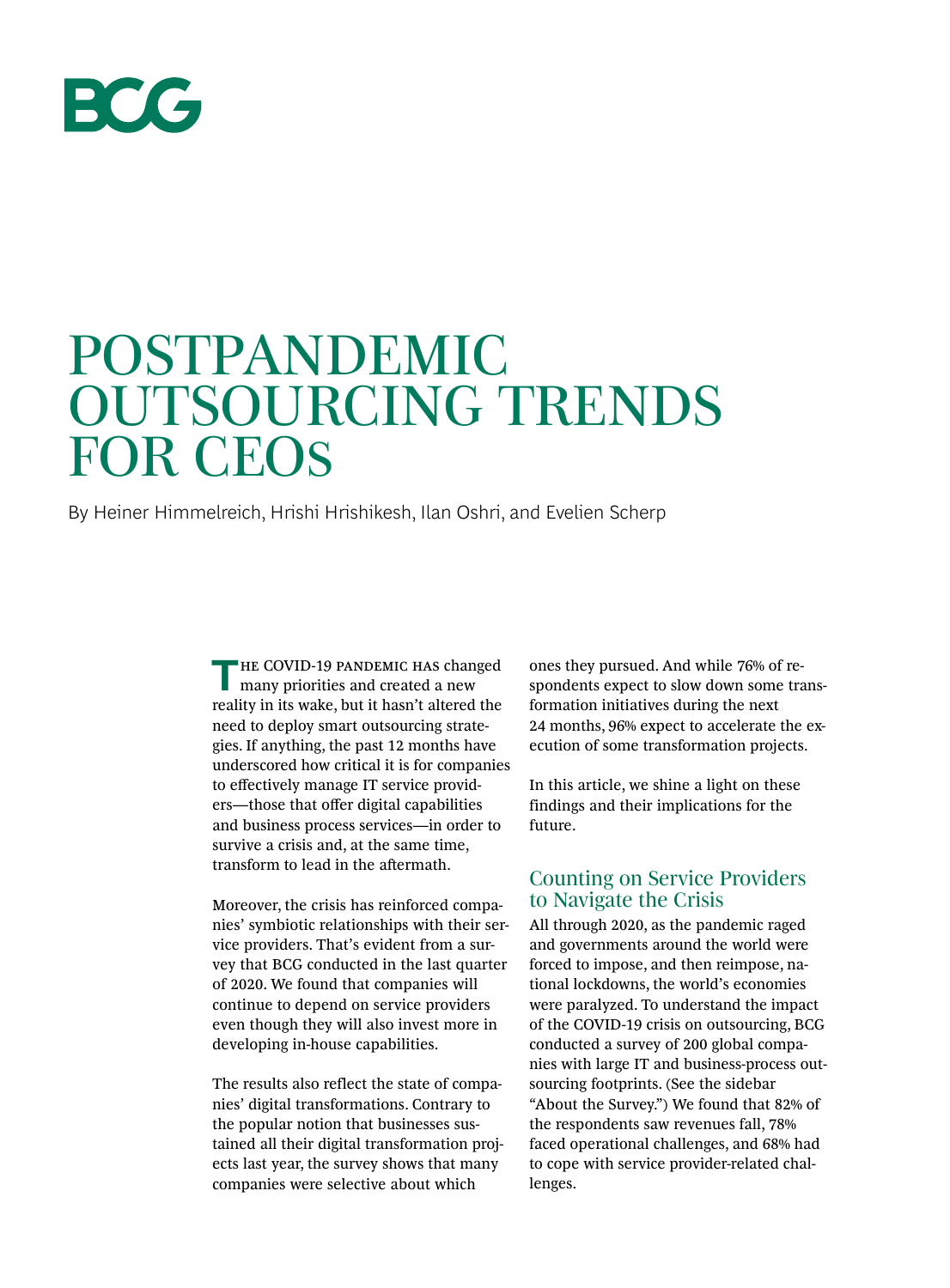# ABOUT THE SURVEY

Toward the end of 2020, BCG conducted a survey of companies that have traditionally been major purchasers of IT and business process services. Of the sample of 200 purposively chosen companies, 60 are headquartered in the US and 40 are in the UK. The remaining 100 are in Japan (20), Germany (20), the Nordic countries (20), the Benelux nations (20), and Australia and New Zealand (20). The companies straddle six groups of industries: consumer goods and retailing; banking, finance, and insurance; industrial goods; health care and pharmaceuticals; mining, energy, and

utilities; and technology, media, and telecommunications. The responses to our survey, which consisted of 30 openended questions about outsourcing priorities and practices in the past 12 months, were gathered in September and October of 2020 from senior executives. BCG also conducted extensive interviews with CIOs, CTOs, and senior leaders of companies that outsource IT and business process services, as well as C-suite executives and senior leaders of service providers.

Many companies realized that they had no option but to become more digital more quickly if they were to survive, but only those that could facilitate remote work on short notice were able to limit the impact of the pandemic on their operations. In addition to ensuring that employees working from home could operate critical business processes, such as order to cash, adroit companies shifted to online marketing, selling, and services delivery for the foreseeable future.

Finding it difficult to manage these forced digital transitions on the fly, many companies turned to their service providers for support then and have been expanding their relationships with them. "We are deepening our relationships with the [service providers] that saw us through [the initial crisis]," said a CIO of a global mining company. "They've been supportive and particularly good. We haven't had a major incident throughout this period."

Many companies were forced to take unprecedented steps to survive: 79% said that they asked service providers for help in some form, such as longer payment terms (47%), price reductions (45%), or free support for more processes or additional services (41%). The CIO of a large Australian bank stated, "We talked to our service providers, telling them frankly: 'We're sorry,

we can't keep paying for this process.' [But] that was only for short-term relief."

Some companies were able to cope with the crisis because of the portfolio sourcing strategies that they had adopted before the pandemic. (See Exhibit 1.) They had been distributing the services they need to offshore and onshore providers, as well as investing in building in-house capabilities. In fact, 67% focused on developing in-house capabilities, and 66% concentrated on increasing insourcing levels. These companies tasted relatively more success during the crisis than other respondents.

While many companies rely on a global footprint of service providers to prevent service breakdowns, that model doesn't factor in the possibility of a pandemic washing over the world. Service providers, particularly in outsourcing hubs such as India and the Philippines, were hit hard, although they did their best to cope. For example, a service provider in India rented an entire hotel to ensure that its employees could work in a bubble. The company provided accommodations, access to food 24-7, stable broadband connections, and, later, regular COVID-19 testing. Other service providers negotiated with local governments to ensure that power cuts to their employees' homes-turned-offices would be limited or, at least, predictable.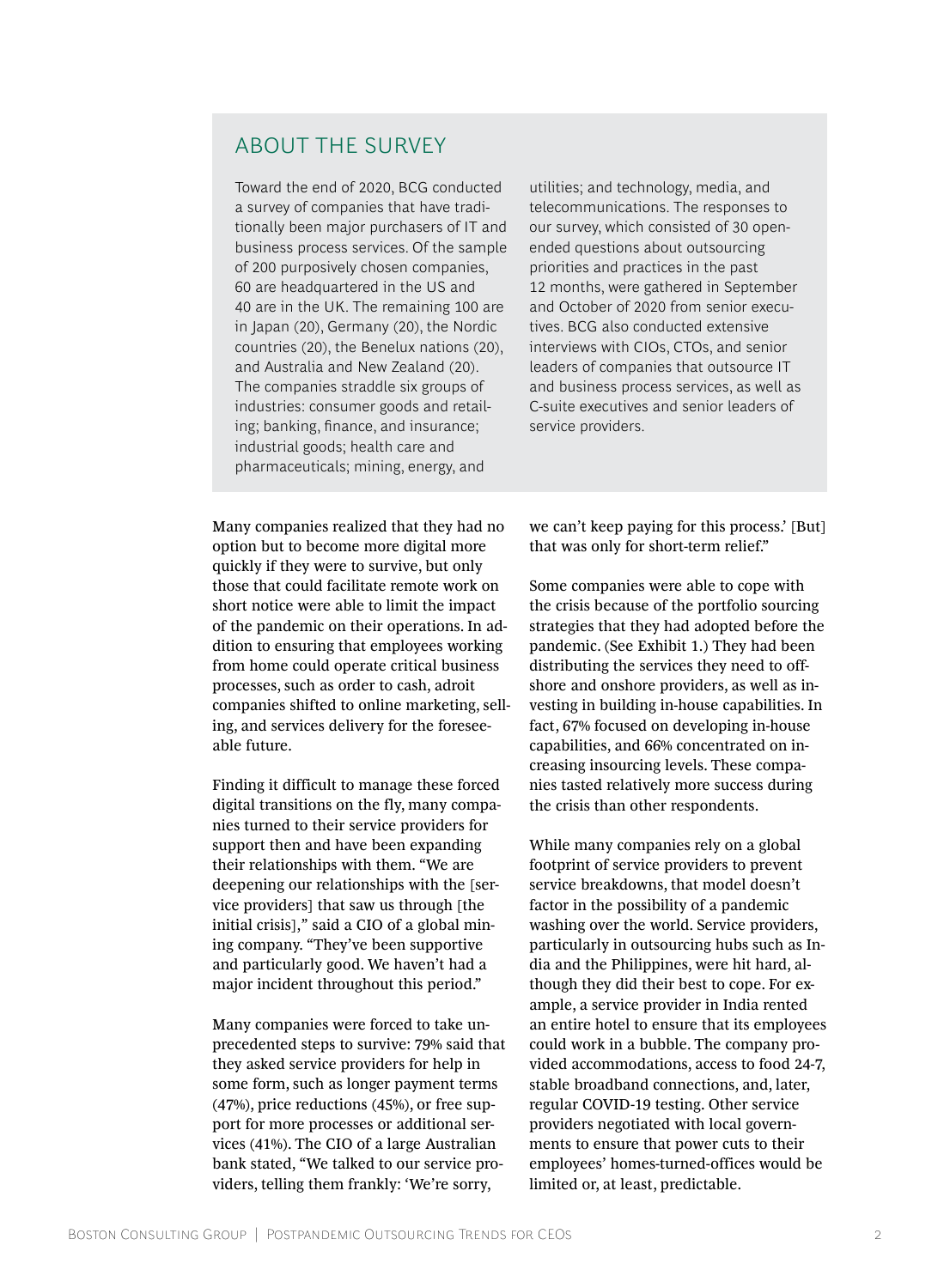

#### EXHIBIT 1 | Prepandemic Sourcing Strategies Helped Companies Navigate the Crisis

## Pushing Ahead, Cautiously, with a Transformation

Businesses didn't allow the urgent to drive out the important, though. Sixty-one percent of the companies we surveyed said that they accelerated parts of their digital transformation over the course of the year, although 42% noted that they slowed down some projects. (See Exhibit 2.) Thus, the popular perception that digital transformation has only accelerated in 2020 may be misleading, with some qualifications becoming necessary to understand the ground realities.

Importantly, most enterprises plan to persist with their digital transformation agenda; in fact, 96% of the companies we surveyed expect to accelerate the execution of their transformation-related projects over the next 24 months. These companies anticipate their immediate focus to be reinforcing the IT function, with more investments in cybersecurity (55%), given that people will continue to work from home; automation (49%); cloud migration to reduce costs (47%); artificial intelligence (AI), machine learning (ML), and analytics (46%); and crowdsourced innovation (35%). That focus is consistent with their prepandemic agendas: 80% had been concentrating on cybersecurity, 76% had been prioritizing moving to the cloud, and 72% had been focusing on deploying AI, ML, and analytics well before the crisis.

However, other companies will be selective about the digital transformation projects in which they will invest in the near term. Of the 76% of companies that expect to slow some of their transformation projects, 25% are likely to reduce their investments mainly in risk management, 23% in supply chain management, and 22% in HR processes. The main reasons that these companies offered for reducing these investments in the short run were either the lack of financial resources or a reprioritization of strategic objectives (74% of respondents in both cases). As a global fashion retailer succinctly put it: "We pushed ahead with all the initiatives that related to our customers and their digital journeys, but paused almost anything that wasn't connected to our digital transformation."

Interestingly, companies whose service providers were affected by the crisis were more likely to slow down transformation projects. "One high-profile project stalled because we needed to fly in people from India to do the work, and we couldn't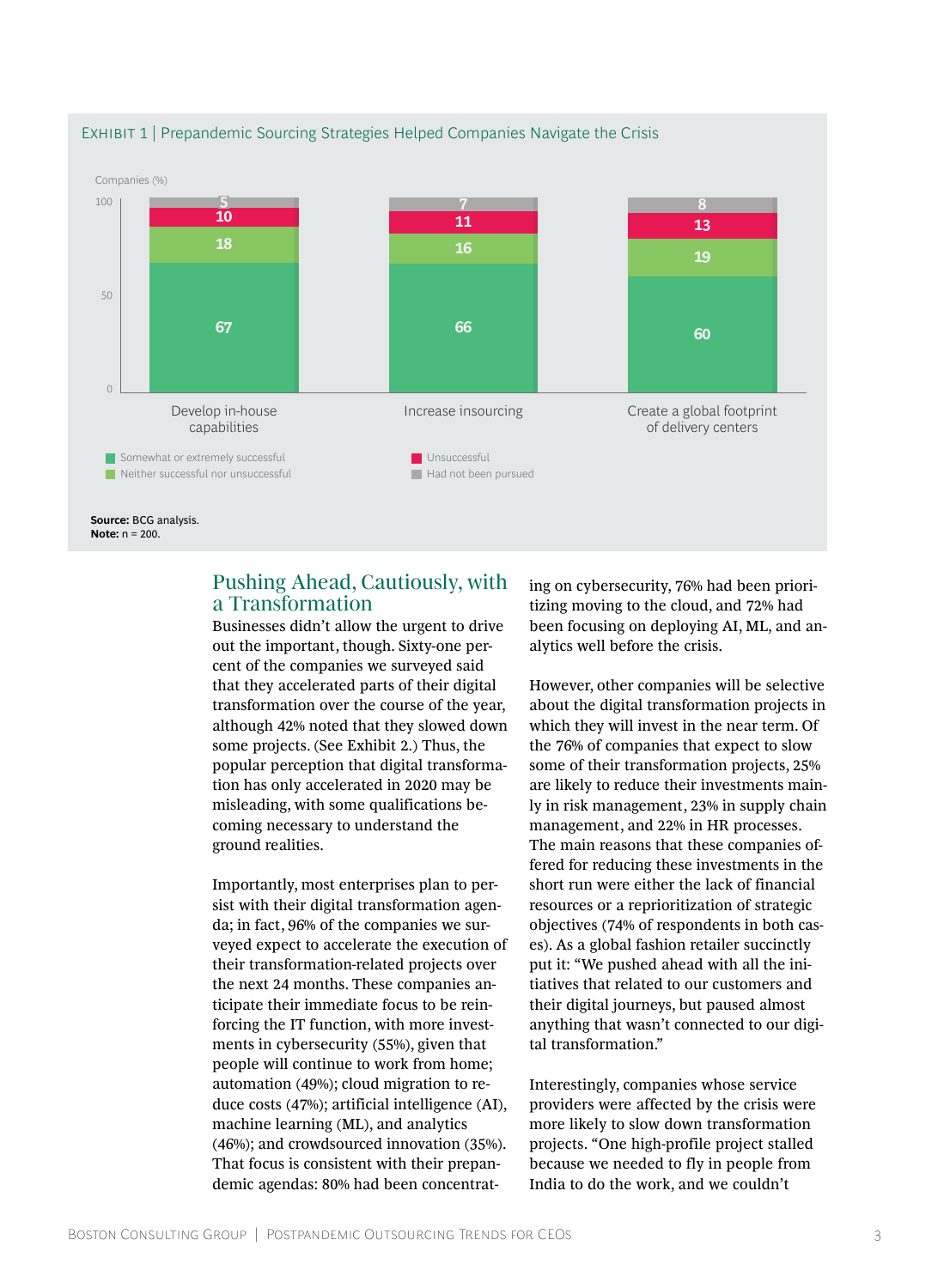#### EXHIBIT 2 | The Pandemic Affected Digital Transformations



Some respondents changed their digitaltransformation agenda during the pandemic

> get them in [because of the COVID-19 crisis]," explained a CIO of a global minerals company. "We had to stop for six weeks, regroup, and think about how best the work could get done [under those circumstances]."

There's a correlation between an organization's plan to slow transformation projects and its inability to leverage service providers effectively. The survey suggests that companies planning to accelerate transformation projects anticipate relying on service providers more heavily in the future, even as they build in-house capabilities in other areas. Explained the CIO of a pharmaceutical company: "We're not trying to compete with [our] service providers; they run business processes or activities…and we want them to continue doing that. We're building capabilities in-house in areas such as cloud computing, automation, and data sciences. There's a long-term advantage in having talent and creating new roles in those areas."

## Revamping Service Provider Strategies

With the pandemic likely to persist well into 2021 despite the recent launch of coronavirus vaccines, businesses are realizing the necessity to revamp their sourcing strategies. Building on the past year's responses, companies are adapting their outsourcing strategies to get a bigger bang for the buck.

More respondents anticipate accelerating parts of their digital-transformation agenda in 2021 and 2022

> Before the pandemic struck, 46% of companies' budgets was spent onshore, 23% was spent nearshore, and 31% was spent offshore. Most companies will persist with a similar mix over the next 24 months, our data shows. If the proportion of companies' budget allocations changes, 61% of respondents said that the driver will be the need to reduce costs because the global economy isn't recovering quickly enough, while 53% said that it will be the result of companies taking steps to ensure business continuity should more disruption occur due to a surge in the number of coronavirus cases.

> Out of an abundance of caution, many companies—62% of our sample—are very likely to renegotiate outsourcing contracts. (See Exhibit 3.) The areas for future discussion will likely be changes in the contractual terms and conditions, pricing structure, delivery model, and scope of providers' services. At the same time, companies said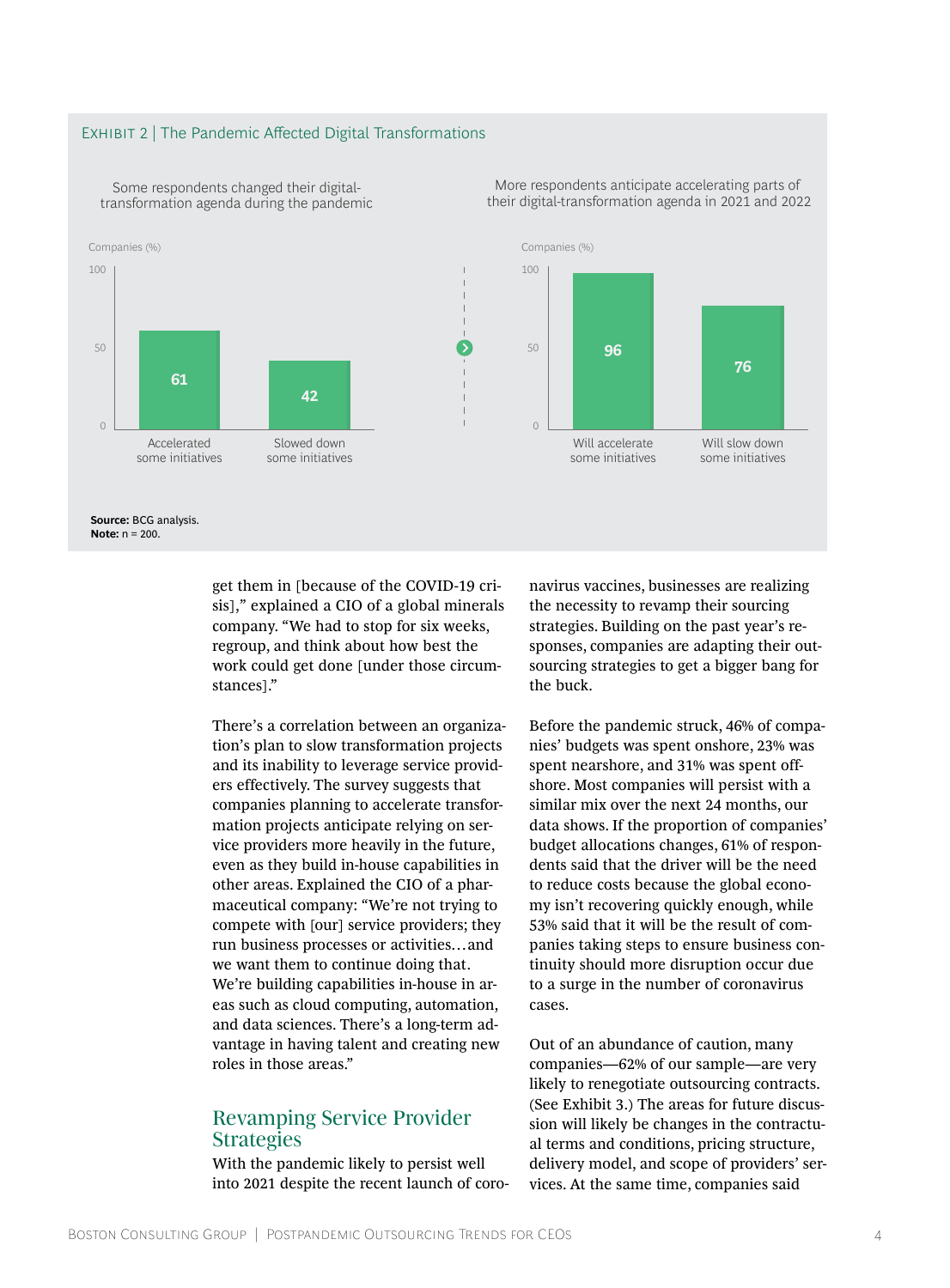

#### Exhibit 3 | Many Companies Will Renegotiate Service Provider Contracts in 2021

that they are looking to service providers to shoulder more risk, particularly when it comes to maintaining the continuity of business operations.

Many companies appear keen to build capabilities in-house to mitigate the risk of a transformation failing should gaps appear in service providers' capabilities or performance. Attracting talent is the stiffest hurdle, though. Eighty-nine percent of the companies we surveyed reported that access to digital talent is one of the biggest challenges that they will face in the next two years. Correspondingly, an almost equal proportion of companies anticipate greater dependence on IT service providers in the same period. That's particularly true of companies accelerating or rethinking transformation agendas.

Companies usually spend most of their outsourcing budgets on critical areas, but they may be more comfortable onshoring, rather than offshoring or investing in inhouse capabilities in the future. Forty-six percent of respondents said that they would invest more in developing in-house capabilities, suggesting that onshoring will continue to play a key role. Explained the CIO for a large mining company, "We offshored a lot, but we want to keep the deep thinking around our pain points onshore. We like to work with good service providers that know our back-end systems well. That way, whenever necessary, they can step in and help our solutions teams, too."

Only companies whose revenues declined in 2020 are trying to save costs by reducing their onshore footprints and shifting to nearshoring and offshoring. Many of the companies that we surveyed expect to increase their investments in delivery centers that focus on specialized areas such as software architecture and engineering (51%), application development (59%), application maintenance (55%), testing (53%), product design (52%), and business processes (52%). However, 11% are planning to reduce their investments in delivery centers, with 6% thinking about divestments. That's a refreshing contrast to 2008, when, in the aftermath of the Great Recession, several companies—including AXA, Aviva, Citibank, Fidelity Group, Prudential PLC, and Philips—auctioned off delivery centers to generate much-needed liquidity.

## Reshaping the Future of **Outsourcing**

In 2021, almost half of all the companies we surveyed will outsource more work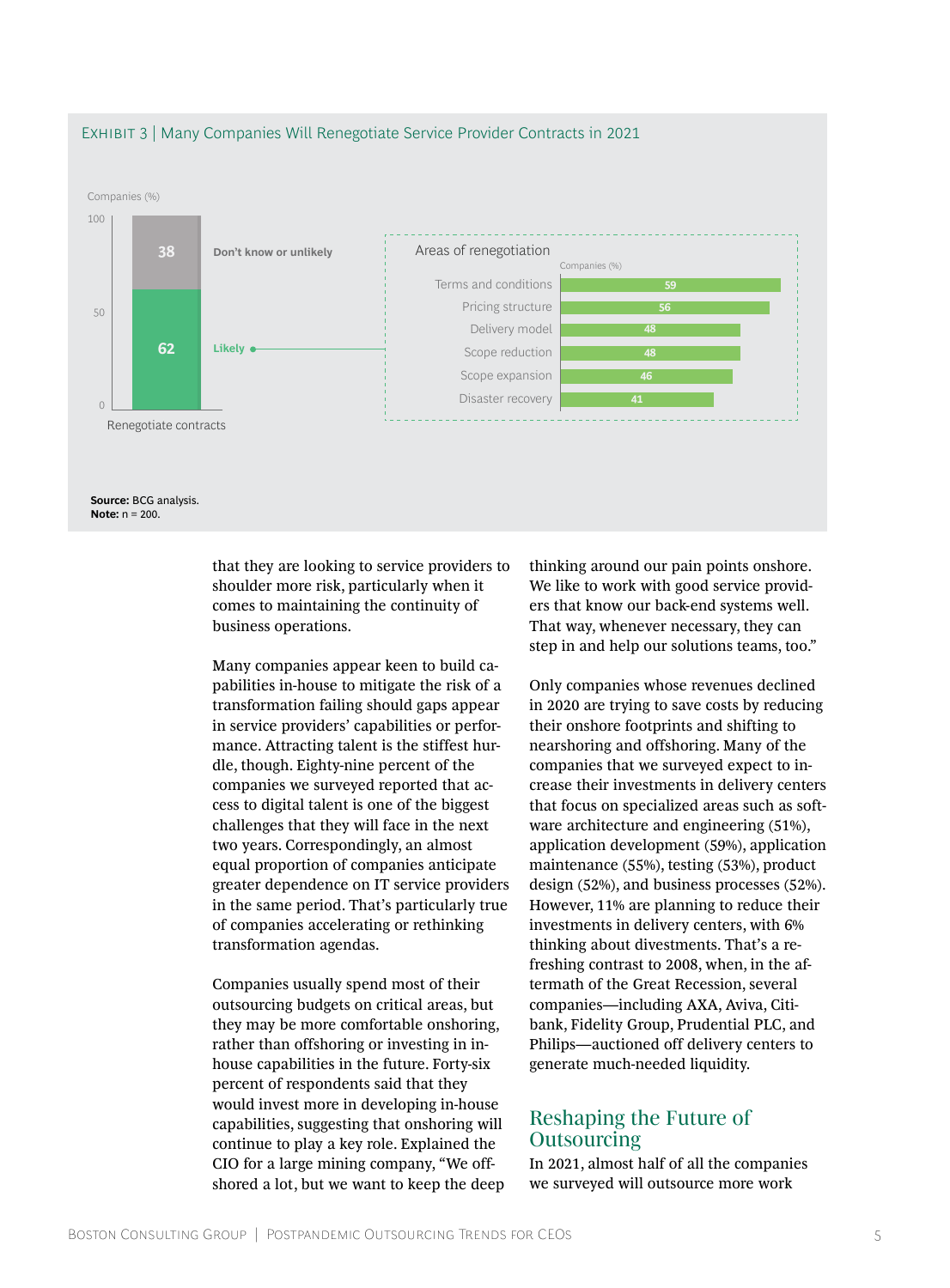than they will do internally. That leads us to the question: Although the future has never looked less clear, what are the key implications of our survey for businesses' sourcing strategies? Companies should manage their outsourcing strategies in the future by taking five steps:

- Focus on resilience. Companies must ensure that staying in business and bouncing back from adversity are two key considerations when refining IT sourcing strategies. Businesses have to incorporate new ways of working—particularly working from home, which is becoming a standard operating procedure—into their future plans. Don't forget, surveys show that as many as one-third of employees worldwide are unlikely to enter an office again.
- Be selective about partnerships. Businesses must become more strategic about their choice of service providers. Our survey shows that companies work with as many as five service providers, on average, but developing deeper relationships with fewer partners may be the way to go. That will help create ecosystems of digital innovation for many companies.
- Future-proof contracts. Companies will have to change the nature of contracts so that they share more risks and rewards with service providers. Our survey shows that executives expect a rise in the use of outcome-based contracts (47%) and joint ventures (47%).
- Persist with the transformation agenda. Companies must push ahead with digital transformation projects, although they may do so in a nuanced fashion. After identifying nascent hardware and software trends—such as cloud-native architectures, highly

distributed applications, and the need to support many different kinds of interfaces such as voice, wearables, touch, augmented reality, and virtual reality—leaders must pick and choose their transformation thrusts over the next 12 to 24 months. That will enable them to figure out the best way to plug capability gaps and determine the kinds of service providers they will need in order to do so.

• Bridge talent gaps. Every enterprise must re-evaluate the capabilities that it can develop in-house with the talent it has and determine which ones to procure from service providers. By building capabilities in-house, companies can reduce the risk of their transformation projects stalling and turn to service providers in areas where they suffer from talent gaps. In fact, some companies are trying to develop capabilities in tandem with service providers—a trend that is likely to grow in the years to come.

COMPANIES MAY THINK long and deeply about their relationships with service providers. But, contrary to popular perception, it's unlikely that they will shift from their current dependence on service providers. As the crisis abates, businesses are likely to invest in developing critical capabilities in-house even while using their relationships with service providers to step up the pace of digital transformations. That, in turn, places the onus on service providers to expand their skills and offerings. Coming out of the crisis, service providers would do well to be prepared not only to renegotiate costs but also to grab the capabilities-based opportunities that are bound to come their way. Only then can service providers hope to become trusted partners in companies' digital transformations.